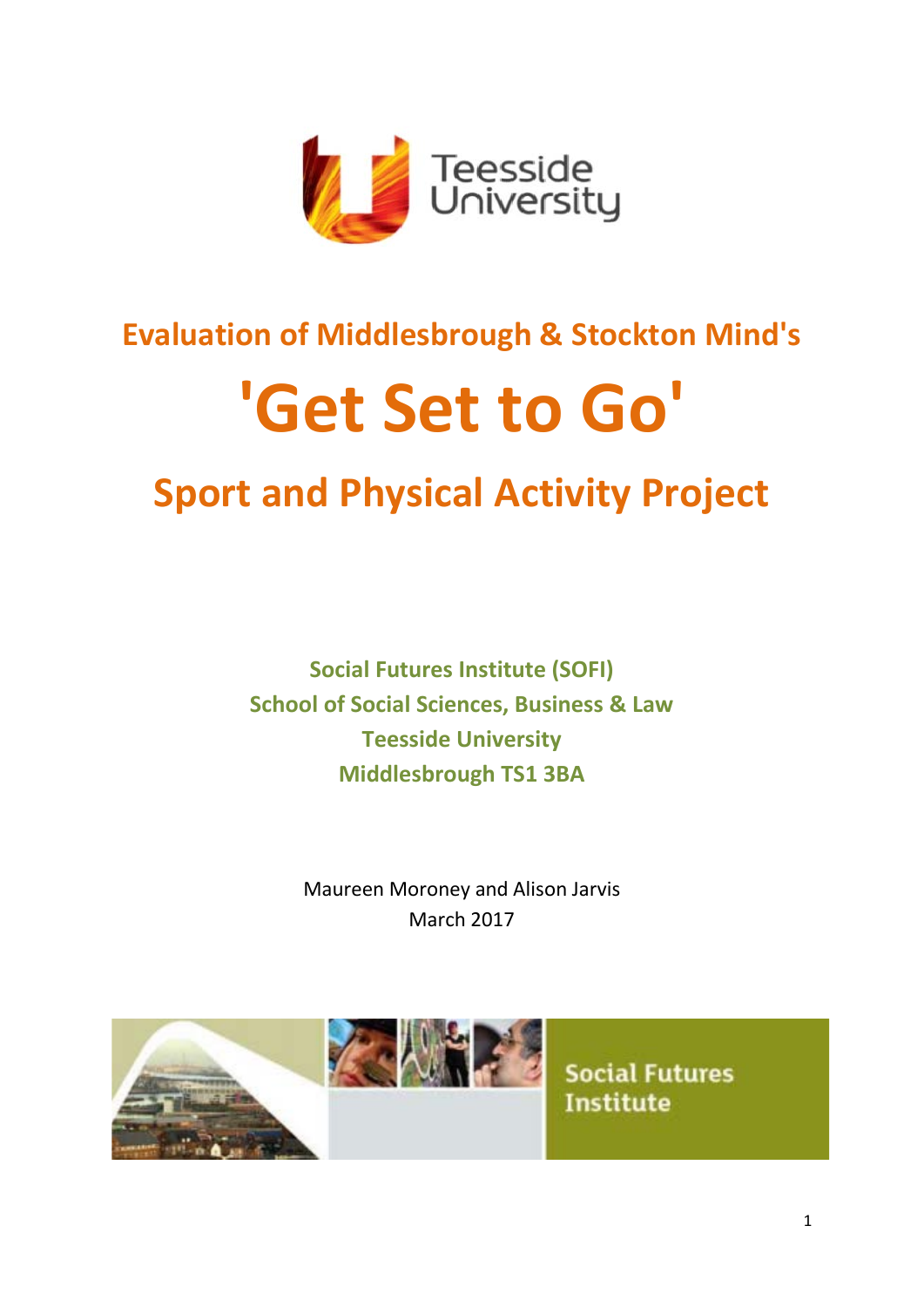### **Contents**

|    |                                | <b>Executive Summary</b>                 | 3              |
|----|--------------------------------|------------------------------------------|----------------|
|    | 1. Background to the Project   |                                          | 5              |
|    | 2. Project Activity            | 5                                        |                |
|    | 3. Evaluation Activity         | 6                                        |                |
|    | 4. Service Users' Perspectives |                                          |                |
|    | 4.1                            | Interviewees' characteristics            | $\overline{7}$ |
|    | 4.2                            | <b>Experiences of engagement</b>         | $\overline{7}$ |
|    | 4.3                            | Mental health and self-confidence        | 9              |
|    | 4.4                            | Social isolation                         | 10             |
|    | 4.5                            | <b>Physical fitness</b>                  | 11             |
|    | 4.6                            | Future plans                             | 13             |
|    | 4.7                            | Challenges and scope for improvement     | 14             |
|    | 4.8                            | Section summary                          | 14             |
| 5. |                                | <b>Volunteers' Perspectives</b>          | 15             |
|    | 5.1                            | Background to volunteering               | 15             |
|    | 5.2                            | Training and support for volunteers      | 15             |
|    | 5.3                            | Views about effects of participation     | 16             |
|    | 5.4                            | Benefits of volunteering                 | 17             |
|    | 5.5                            | Section summary                          | 17             |
| 6. |                                | <b>Stakeholders' Perspectives</b>        | 18             |
|    | 6.1                            | Reasons for engagement                   | 18             |
|    | 6.2                            | Experience of working with Get Set to Go | 18             |
|    | 6.3                            | <b>Future intentions</b>                 | 20             |
|    | 6.4                            | Section summary                          | 20             |
| 7. | <b>Conclusions</b>             | 20                                       |                |
|    |                                | References                               | 22             |

# **Acknowledgements**

The University of Teesside would like to thank the staff of Mind for their help facilitating the interviews with the service users, volunteers and partners who kindly gave their time to be interviewed. Special thanks are due to the service users who shared their personal stories and experiences with us.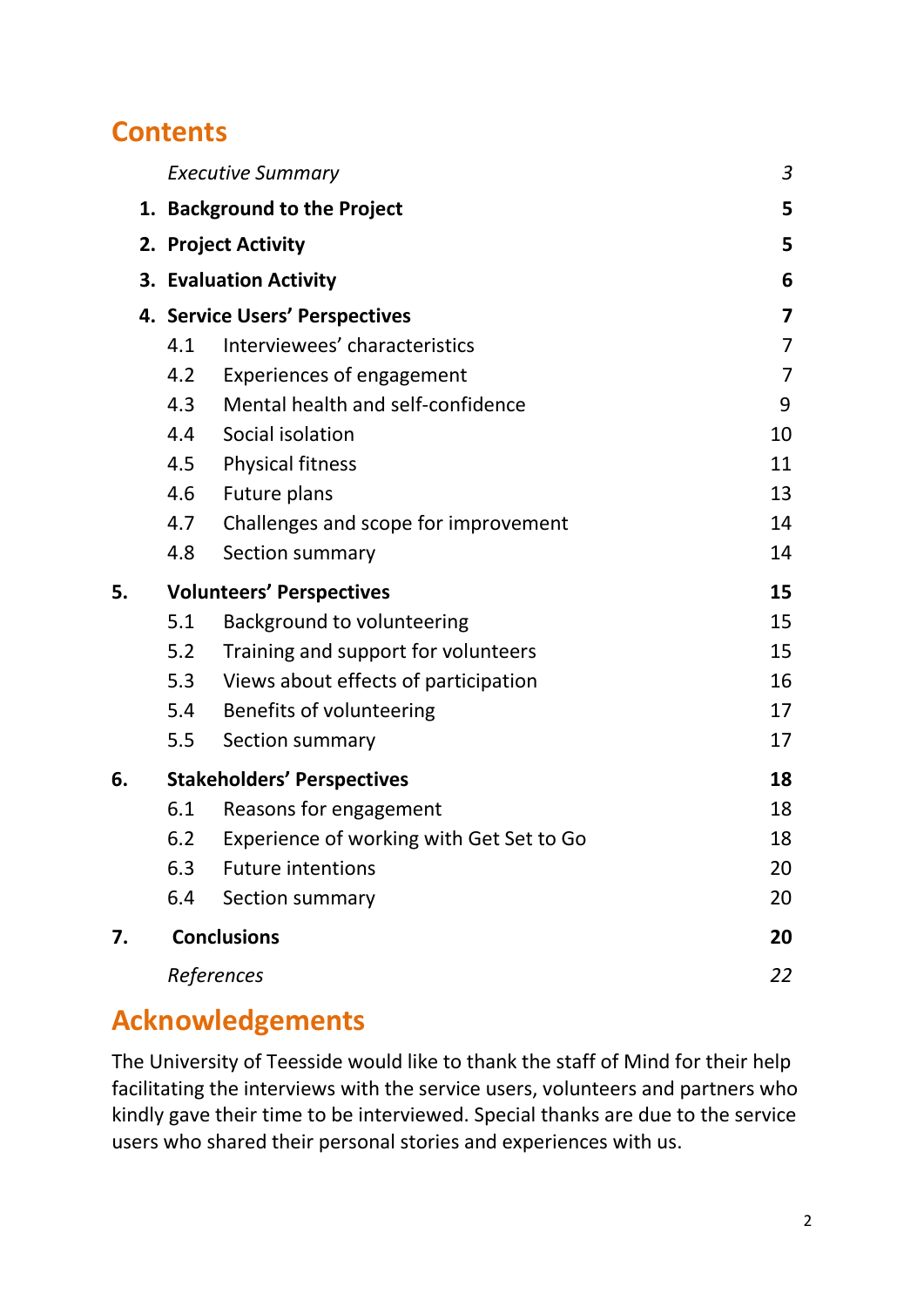# **Get Set to Go Evaluation: Executive Summary**

Get Set to Go is a project run by the mental health charity National Mind (hereafter referred to as Mind). It is delivered in 8 different locations throughout England by 8 local Mind organisations. Each local Mind has developed its own unique way of delivering their work in terms of day to day delivery. They do this by building productive partnerships and relationships with local sports providers, sports infrastructure organisations, governing bodies and other stakeholders, such as local authorities. This evaluation is looking specifically at the work of Middlesbrough and Stockton Mind (hereafter referred to as MS Mind).

There is good evidence that physical activity and sport improve mental health and wellbeing through reducing stress, anxiety and depression, and improving confidence and self- esteem.

People already receiving MS Mind's services, or those referred to do so, are provided with information on the sports and other physical activities available via Get Set to Go. If they choose to go ahead, participants' needs are then assessed before they take part in an activity for the first time, and appropriate support is put in place to ensure that they feel comfortable. Thereafter, there is always someone there to facilitate the session and talk to people about any problems they might be having.

This research sought to understand the circumstances of interviewees prior to engaging with Get Set to Go, their experience of getting engaged, feelings about continued engagement and how they viewed the future. It also recorded the views of the volunteers who freely give of their time to support the project and sports providers and others who work closely with the project. The research undertook fourteen interviews with service users, four with Get Set to Go volunteers and five with partners/stakeholders.

Key findings were as follows:

- It was evident that those with mental health problems would not have undertaken sport or other physical activity without the project providing opportunities and support to do so.
- Improvements in the self- confidence and self-esteem of those taking part were clear, as were reductions in social isolation.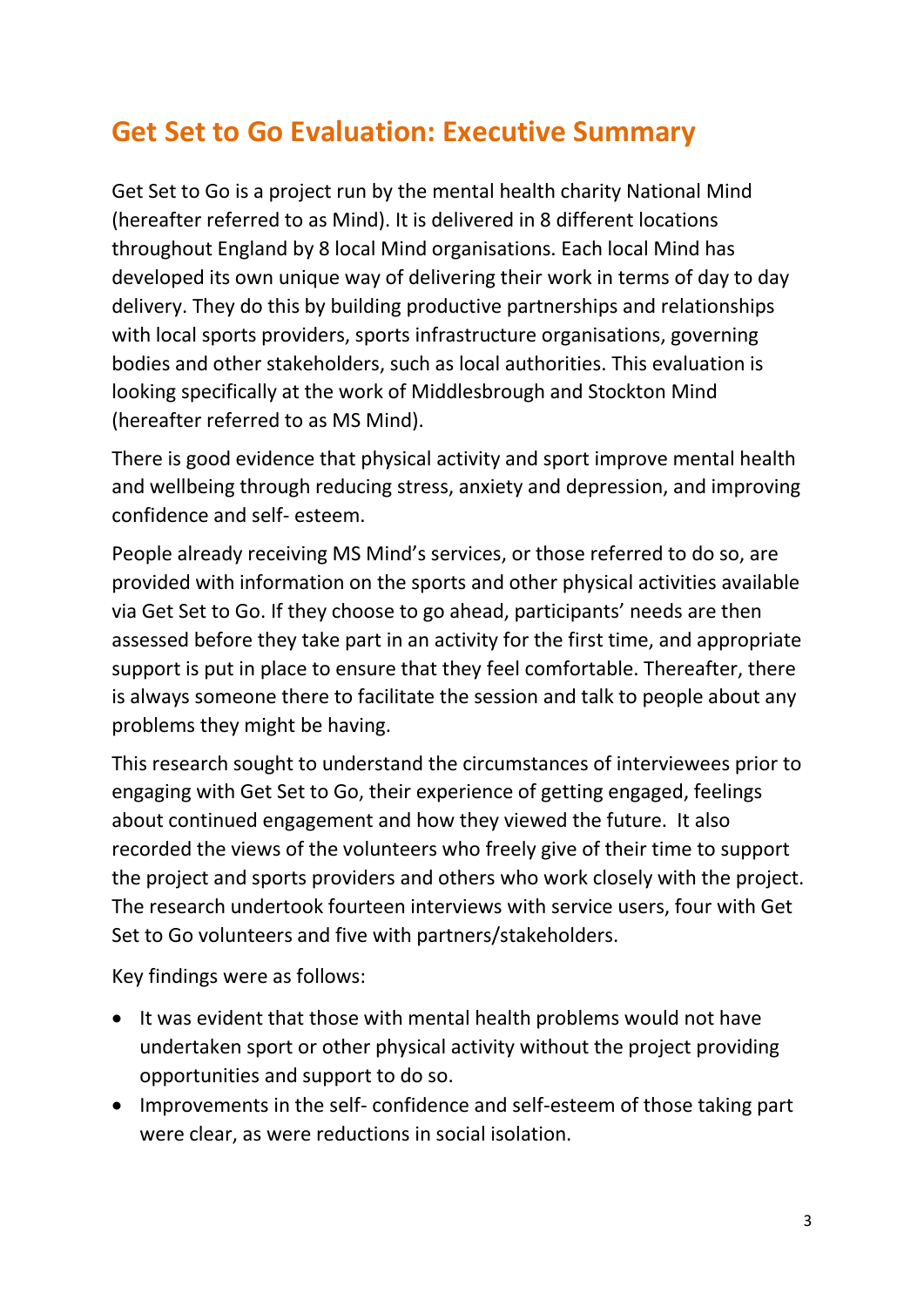- For most service users interviewed, improved or improving physical wellbeing and fitness were also outcomes.
- Volunteers involved were enthusiastic about the project and reported gains to themselves. Benefits included help in getting paid employment, achieving better work-life balance, and improving their own mental health.
- Sports providers with a remit around social inclusion and facilitating better deployment of resources were keen to work with the project both to foster well-being and to improve the utilisation of their facilities.
- A partner referring in to the project appreciated the option of acquiring additional support to clients that was based on their personal interests rather than service-focused factors
- The one source of concern related to the costs and complexity of reaching venues via available public transport.

The research concludes that the project has been highly successful and offers a close fit between the offer from service providers and the needs of Mind's service users. Mind maintains a waiting list of those who want to get more active via Get Set to Go, and has the necessary partnerships in place. Unfortunately, however, the resources available for organisation and facilitation fall some way short of current demand, impeding opportunities for project growth and development.

The findings suggest that further resources could expand capacity to take full advantage of the willingness of service users and providers to engage with Get Set to Go.Were additional resource secured, the project could usefully develop robust systems for capturing routine data on service users and their participation to evidence gains more readily, and include assessing costs and benefits or estimating social value in any future evaluation. Finally, the research recommends communicating concerns about transport to relevant local agencies.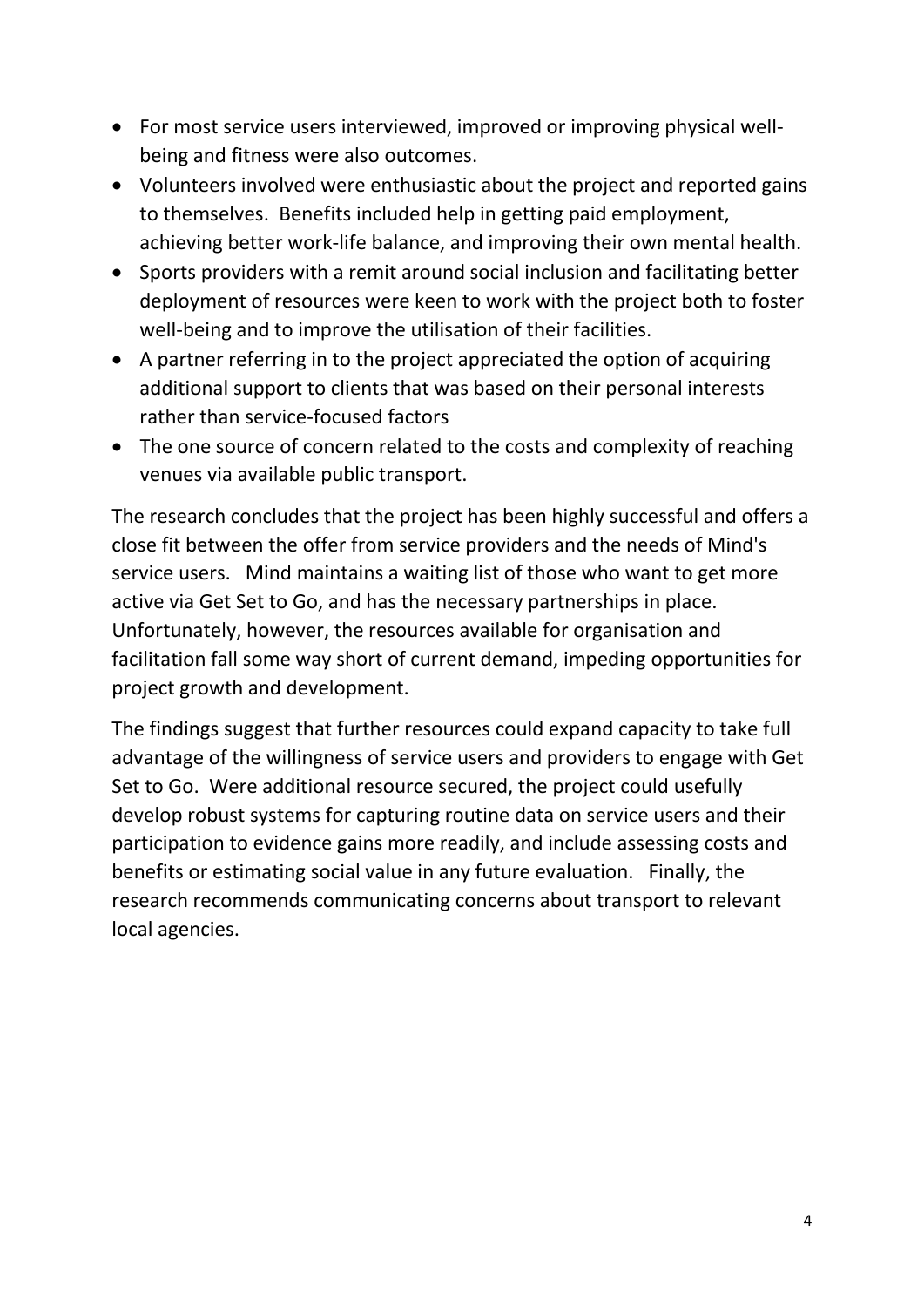#### **1. Background to the Project**

In November 2014, Mind implemented a three-year initiative (Get Set to Go) to encourage individuals with mental health problems to become more physically active. There is good evidence that physical activity and sport improve mental health and wellbeing through reducing stress, anxiety and depression, and improving confidence and self-esteem. Sport England and the National Lottery have provided support for the initiative, which aims to help those with mental health problems overcome barriers to engaging in physical activity and sport.

Eight local Minds across four priority regions are delivering the initiative through peer support and face-to- face advice. In addition, four national communications campaigns have been created for the duration of the Get Set to Go programme through films, advertising, information resources, and social media. Motivational messages aim to increase the value of sport for wellbeing and mental health recovery and Mind have also created a 'digital delivery' strand to provide complimentary online 'sport peer support' to their existing online peer support community, Elefriends.

Within this programme of activity, MS Mind has targeted people over the age of eighteen who want to use physical activity and sport to improve their mental health and wellbeing. The target group is identified as people who 'find starting something new difficult; do not have the motivation or selfconfidence to do so and may need someone to help them get started; and may not know what's available and how to access it' (MS Mind website). The project began in summer 2015.

#### **2. Project Activity**

People already receiving MS Mind's services, or those referred to do so, are provided with information on the sports and other physical activities available via Get Set to Go. If they choose to progress, participants' needs are then assessed before they take part in an activity for the first time and appropriate support is put in place to ensure that they feel comfortable. Thereafter, there is always someone there to facilitate the session and talk to people about any problems they might be having. A coach is present at some activities, particularly where competitive sport is involved.

Referral and engagement figures are presented in Figure 1. Registration indicates that the person has engaged with the project by drawing up a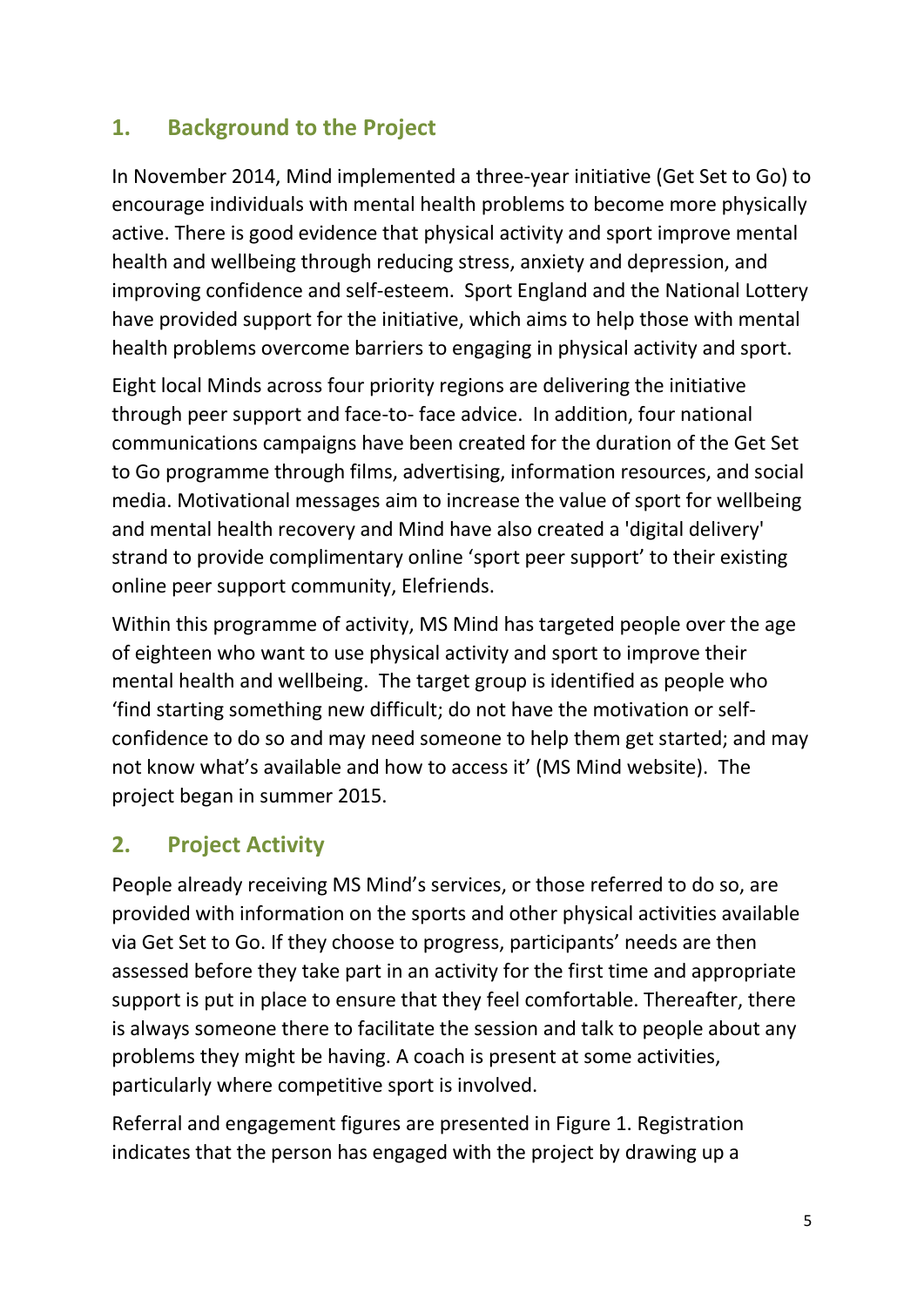personalised activity plan. Participation indicates that they have embarked upon activities.

| Figure 1: Engagement in the Project to date |                      |               |  |  |  |
|---------------------------------------------|----------------------|---------------|--|--|--|
| <b>Referrals</b>                            | <b>Registrations</b> | Participants* |  |  |  |
| 328                                         | 196                  | 158           |  |  |  |

*\* Participants will have tried more than one activity.*

Mind has put on a range of activities in conjunction with their partners, including Tees Active, Middlesbrough Football Club Foundation, British Canoeing and Natural Progression Boxing Academy. Many of these activities were made available on a taster basis in the first instance.

Reliable participation figures are only available for the three activities pursued most frequently; football (indoor and outdoor), badminton, and indoor bowls.

| Figure 2: Activities in the Project to date |                                     |                                   |                               |         |                |  |  |
|---------------------------------------------|-------------------------------------|-----------------------------------|-------------------------------|---------|----------------|--|--|
| Number of >                                 | <b>Individuals</b><br>participating | <b>Sessions they</b><br>completed | Guided cycling   Hula-hooping |         | Gym            |  |  |
| Football                                    | 61                                  | 764                               | Swimming                      | Tai Chi | Running        |  |  |
| Indoor bowls                                | 44                                  | 198                               | Aqua aerobics                 | Zumba   | Kickboxing     |  |  |
| Badminton                                   | 40                                  | 203                               | Canoeing                      | Yoga    | Chair exercise |  |  |

#### **3. Evaluation Activity**

Nationally, Mind commissioned the Institute of Health and Wellbeing (IoHW) at the University of Northampton, to evaluate the effectiveness and impact of all three delivery levels of the programme. Their evaluation captures data from a range of participant samples associated with the Get Set to Go Programme (service users, peer researchers, peer navigators, mainstream organisations and Sports Coordinators) using qualitative and quantitative data collection methods. Their interim report was made available by Mind last year (IoHW, 2016).

Locally, MS Mind commissioned the Social Futures Institute (SoFI) at Teesside University to independently assess the value of local activity by investigating the perspectives of those involved. This report presents the results of this exercise and is based on 23 interviews; 14 with service users, 4 with volunteers; and 5 with stakeholders from partner or stakeholder organisations.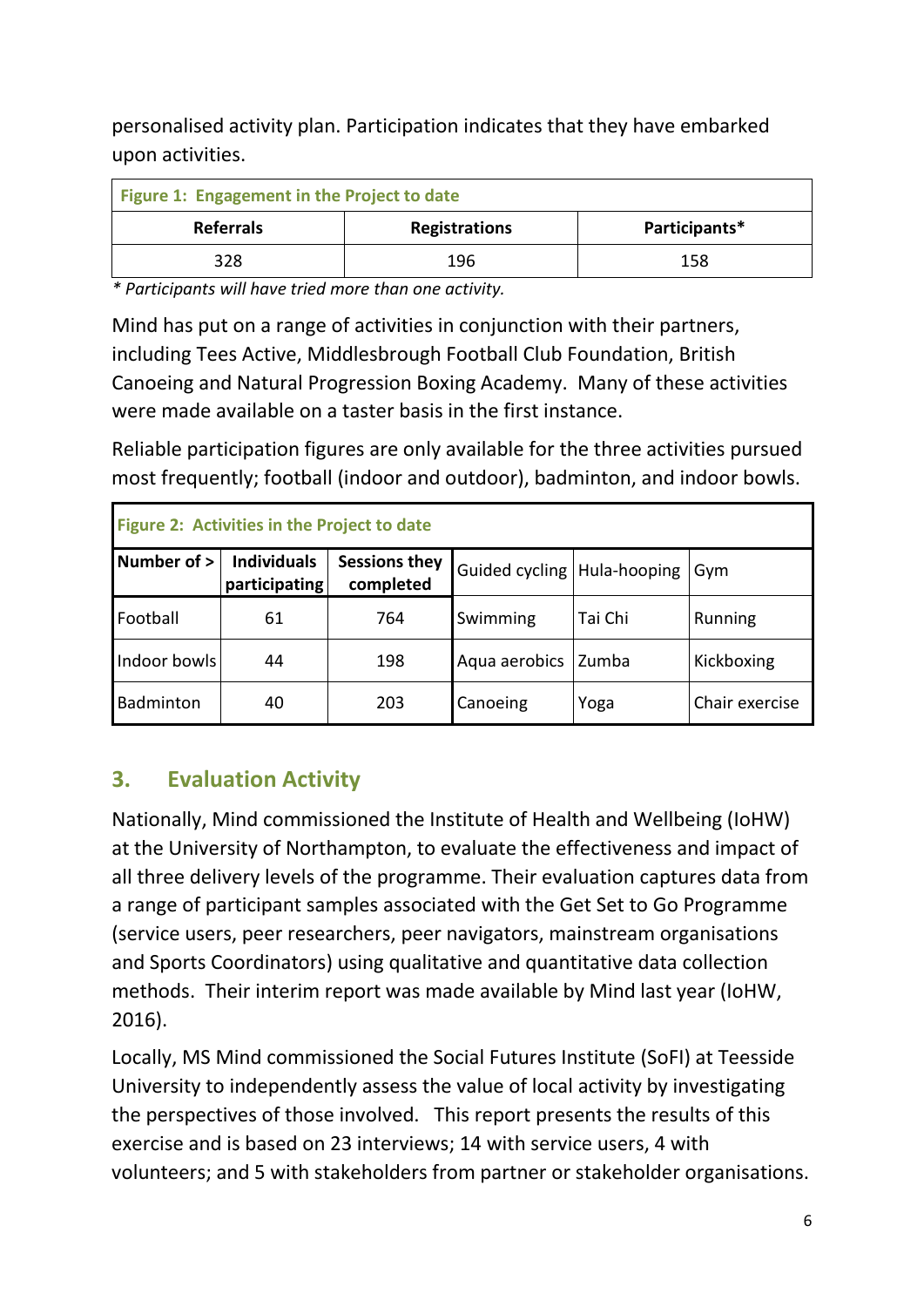Interviews were conducted during December 2016 and January 2017, and were recorded and transcribed prior to analysis.

#### **4. Service User Perspectives**

#### **4.1 Interviewees' Characteristics**

The service users interviewed came from a range of backgrounds. Depression and social isolation were common factors across the group stemming from a range of circumstances, including:

- Autism
- Recovering from alcoholism
- Learning disabilities
- Social isolation
- Anxiety and depression
- Full time carers
- Diagnosed severe or chronic mental health problem
- Physically disabled for example through a stroke

Most interviewees were aged between 20 and 50, with six in their early to midtwenties. Eleven men and three women gave interviews. Some Interviewees had been engaging for only a couple of months whereas for a few it was 18 months or more. Thirteen of the interviewees had been receiving therapeutic or mental health support. Most were continuing to receive support, from Mind, social services, community psychiatric services or other agencies such as Alcoholics Anonymous. For one person recovering from a stroke, the help was simply to get himself back to fitness: *'I know meself that makes me feel better and not so depressed and in a low mood'.* 

The research sought to understand: the circumstances of interviewees prior to engaging with Get Set to Go; the experience of getting engaged; feelings about doing so at the time of the interview; and how they viewed the future.

Questions were grouped in relation to the following issues:

- Mental health and self-confidence
- Social isolation
- Physical fitness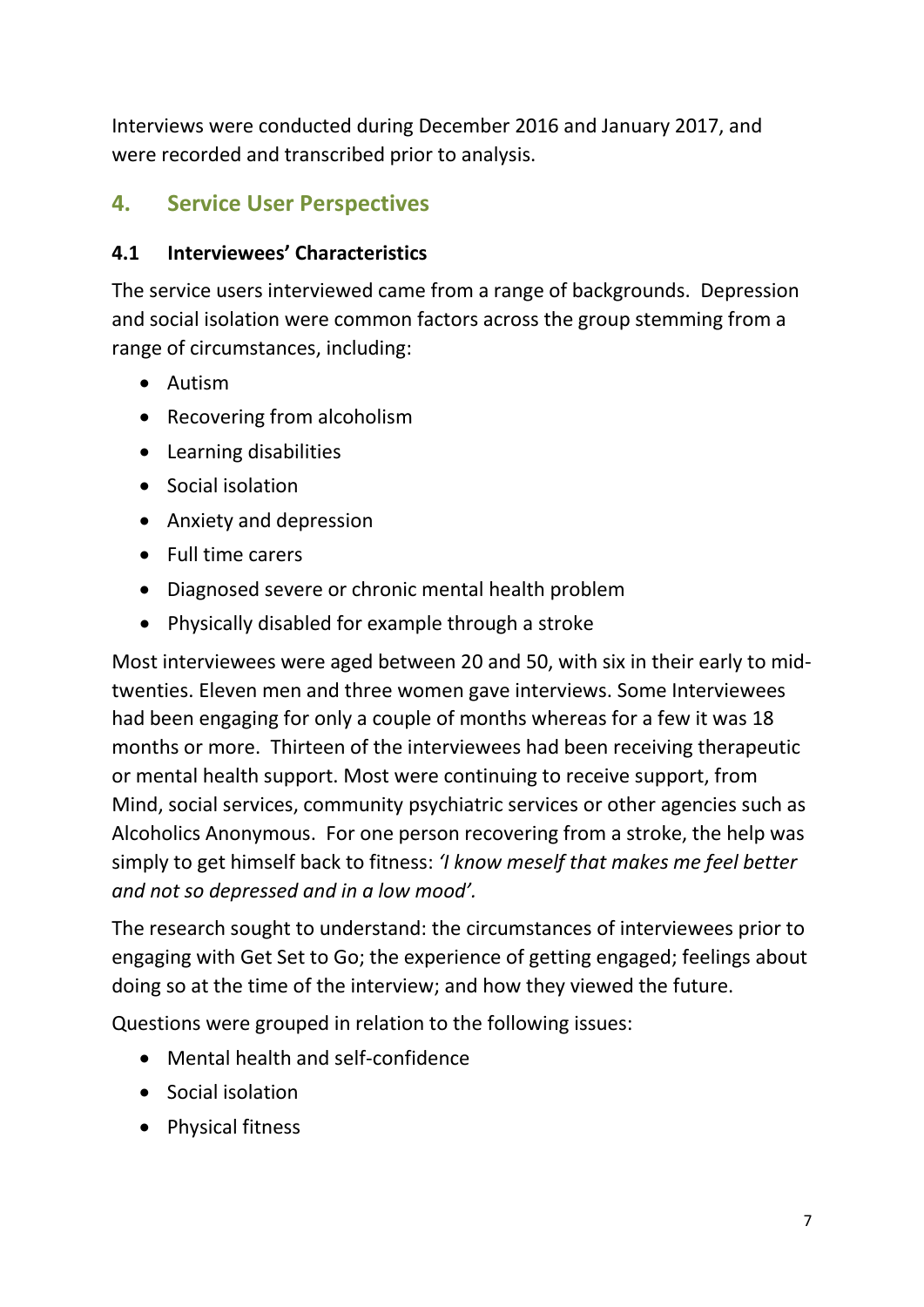#### **4.2 Experiences of Engagement**

Interviewees were asked about the process of engaging with Get Set to Go. Most had heard about the project through Mind although a couple had heard about the initiative from medical practitioners or family. People were also asked how they felt about going along to an activity for the first time and if they had any concerns about doing so. For many people, more than half the group, it was a fear of meeting new people especially in groups:

*'I'm not very good in crowd, you know'*

*'It wasn't so much anxiety about the sport itself, it was anxiety about being with a group of people that I didn't know'*

*'Yes, I was really nervous about being in groups, meeting new people, getting there'*

For others it was a fear of not being able to do the activity or of doing it badly as it had been a long time since they had undertaken any sport.

*'Just not being very good (but) I knew they wouldn't whinge at me if I played crap'*

*'I just felt I wouldn't get on with it, I'm not going to like it'*

For a small number the challenge was physically getting to the venue or the cost of doing so:

'*Getting the buses was worse than actually going to the badminton... I was anxious about getting the buses'*

*'It's like £4.40 every time I go on the bus'*

*'Getting on the bus was a problem. I had to get on two buses but I've since passed my driving test so it's a lot easier now'*

When asked to describe their feelings after their initial engagement in Get Set to Go's activities, interviewees' responses were entirely positive. For example:

'*Two hours of football...I felt like I was back to me old self and I was having fun'*

*'Better! It improves my mood, it really does, sport and being around people'*

*'I felt good. I felt like I'd accomplished something. I felt a sense of achievement'*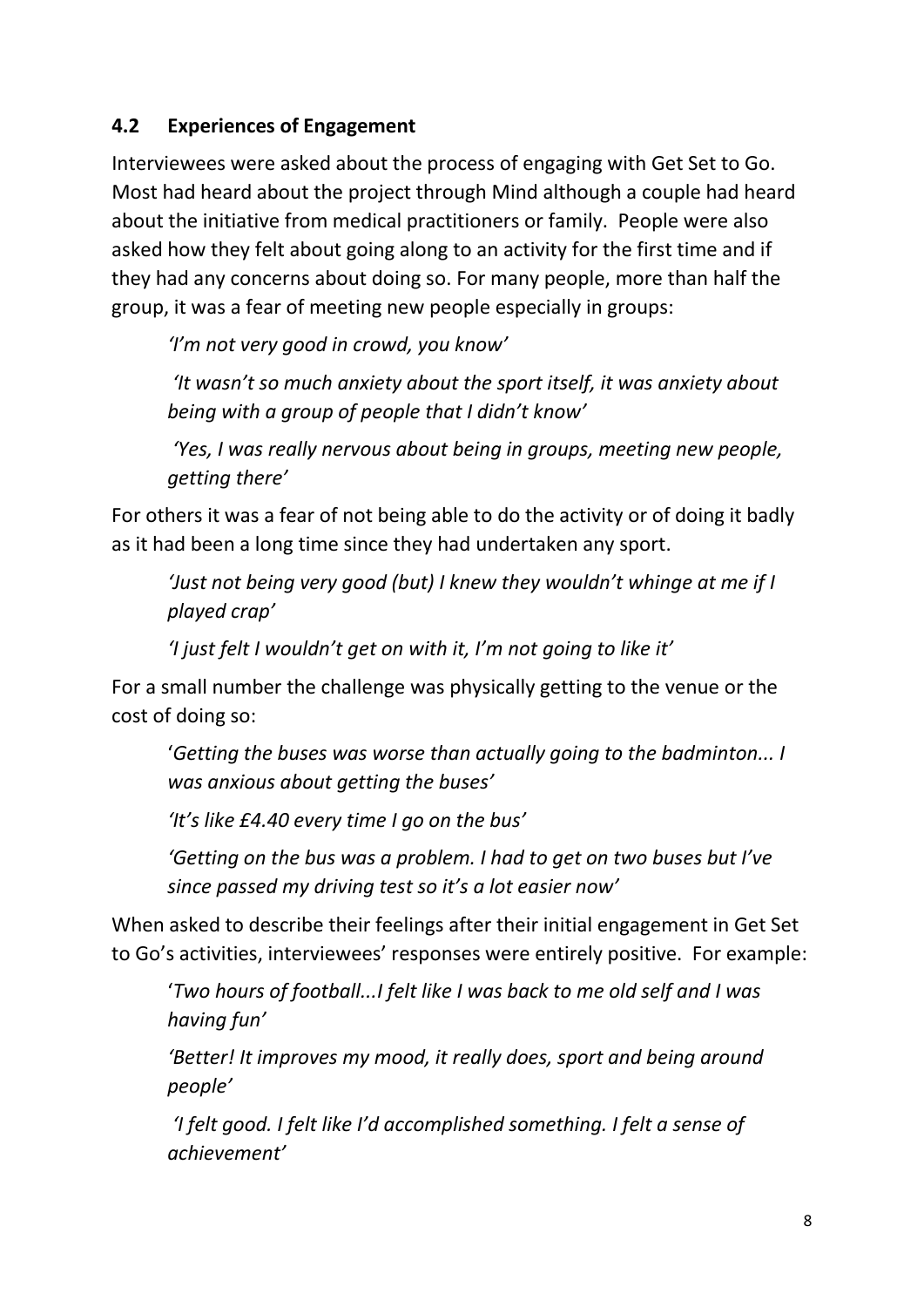*'When I got home I actually felt good! I couldn't believe that I'd done it'*

*'I felt great'*

For most people the motivation to keep going was not a problem after the first visit. For a few, however, it could sometimes be a struggle. One interviewee found herself faced with her original anxieties when returning following a spell in hospital but pushed herself and did re-engage. Two individuals needed encouragement, one from the project worker and another from family members. Others struggled occasionally:

'*The hardest part was turning up. But after a few times I don't even think about that now'*

*'Sometimes with the gym I've got to force myself because of my illness and my mum's (illness)'*

*'Sometimes I feel down enough not to go and need to push myself'*

*'I suffer from OCD that somehow affects me going out of the house so I have to prepare myself for a few hours beforehand but once I'm there I love it'*

#### **4.3 Mental health and self-confidence**

Interviewees reported how they were feeling about their mental health and self-confidence at the time of the interview. The majority reported improved feelings of confidence and enjoyed having more structure in their lives. There were no negative responses.

*'I haven't had a panic attack for ages now'*

*'With regards to mental health it helps me because I need to have structure to my day'*

*'It has been very beneficial. It's given me something to focus on, something to get out of bed for'*

*'Really good for your mental health and well-being and massive for confidence'*

*'Everything is top notch. Everything is like before I wouldn't even go to a course, it was that bad'*

*'Well it's helped me a lot. I'm starting to get back to me old self'*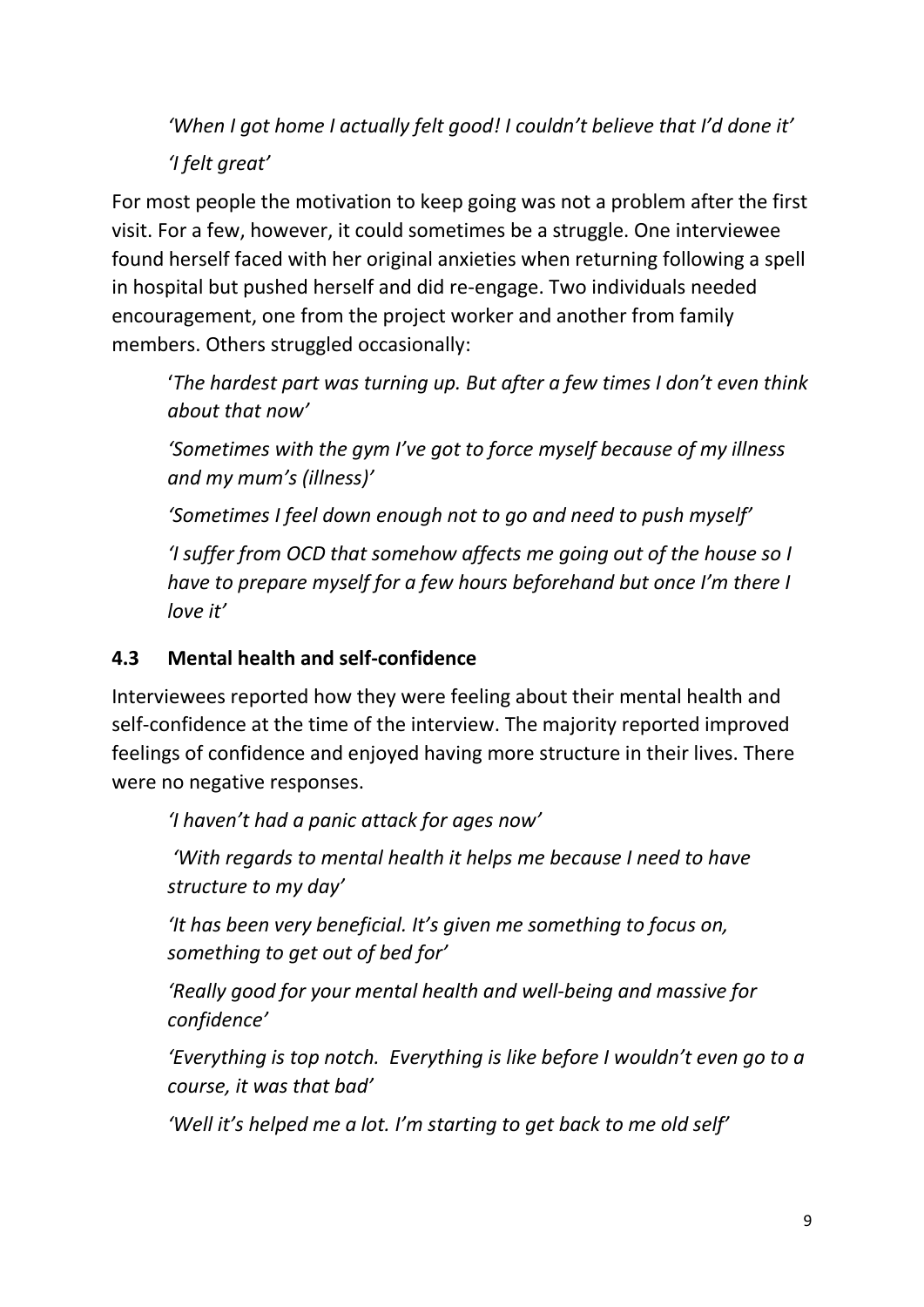Interviewees were also asked if they received the same support and medication as they had at the start of the Get Set to Go project. Six people who had in the past received support, counselling or been on a training course with Mind were no longer receiving or in need of formal support. Whilst it is not claimed that this is a direct result of the project, a few people mentioned that the project officer or a volunteer from Get Set to Go always asked them how they were (at activity sessions) and had a chat with them; they felt this was all they needed at this stage. For one person, there was a clear link with the fact that they no longer used the services of a support worker, whilst continuing to work with a care co-ordinator.

*'When I'm well I'm a very active person and the Get Set to Go project has rekindled that. It's sort of reminded me of how I used to be and it's given me the confidence and the belief that I can get back to that person that I was before things deteriorated. Sport used to be my life really. So it has helped me build a life away from mental health services, it's helped me to have other goals and other things to focus on.'* 

Those who had been on medication for physical or mental health conditions were still doing so with one exception. A man prescribed medication for high blood pressure was no longer taking it though he kept it just in case he got into an anxious state. Again, there is no claim that this is directly linked to being more physically active.

#### **4.4 Social Isolation**

Interviewees were asked about their circumstances prior to getting involved in Get Set to Go. The overwhelming majority of people reported feelings of social isolation, a lack of motivation and struggles with depression, and suggested that getting involved with the project had proved a turning point for them. Most people had been very inactive and many, especially younger men, spent a lot of time looking at a computer or other electronic device or just sitting in their homes. Asked about activities on a typical day, interviewees responded:

*'Nothing really, sit there like staring…watch the telly'*

*'Stay in and sit at the computer'*

*'I'd get up and go round my grandfathers and I'd sit there all day with him, go home, sit there all night'*

*'I'd stay in my bedroom playing on my consoles'*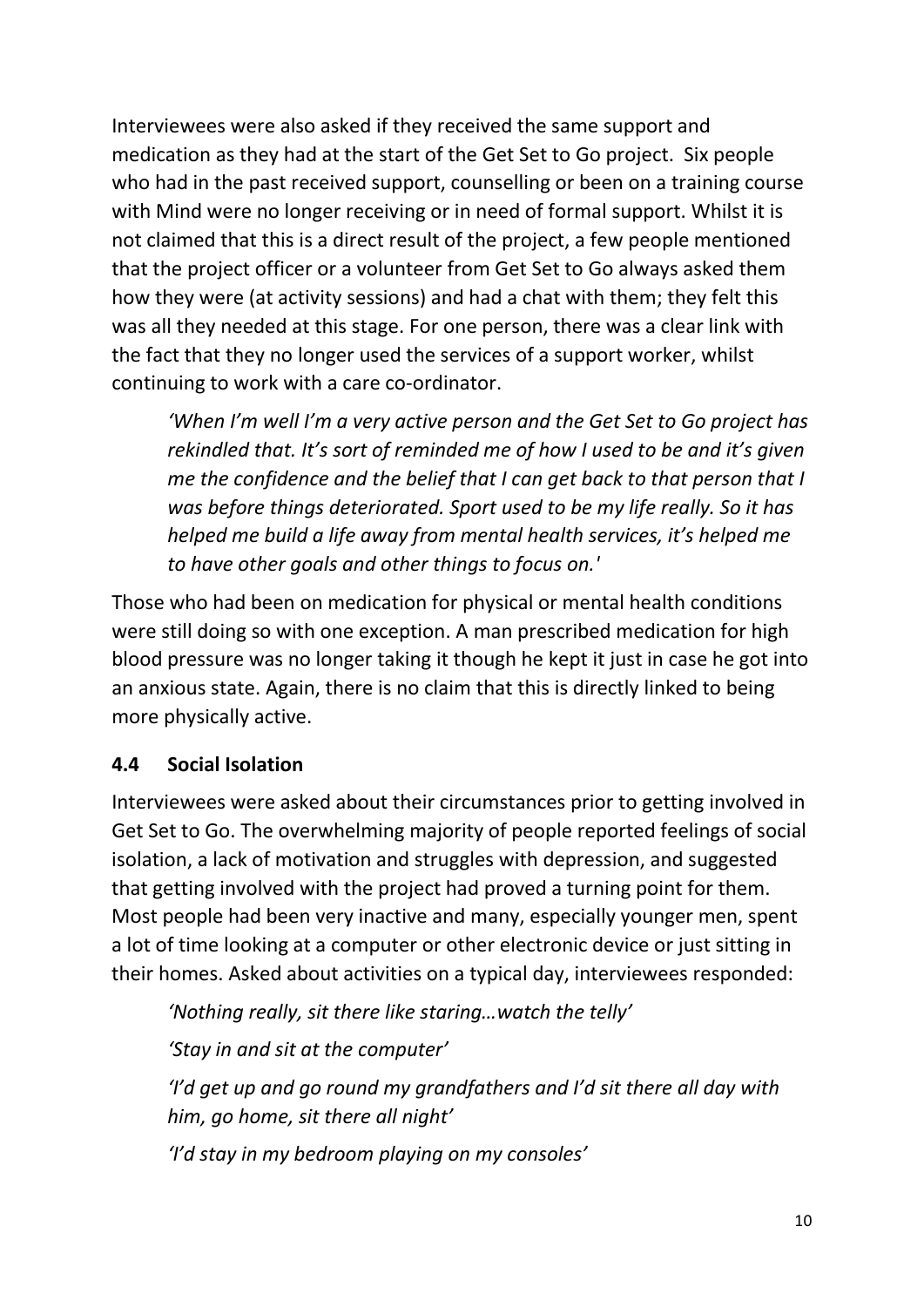*'I'd just sit in my flat all day and play x-box'*

*'A typical day would be staying in bed most of the time to be honest. I got up when I had to if I had an appointment'*

Some tried to keep busy and expressed frustration at having little to do.

*'I used to get up when the kids were going to school and see them off and then do the washing up and probably go down the allotment for an hour or two and that was about it. That was a decent day. If it was a bad day I wouldn't bother going anywhere'*

*'Nothing much really. I'd walk my dog, housework, courses with Mind. I was looking for things to fill my day. A good day was when I had things to do. If I didn't have things to do that's when I'd sit and ruminate…'* 

Two of the group were carers and needed some activity for themselves:

*'My day was basically looking after my wife'*

Many people reported that feelings of isolation and lack of confidence had improved since their involvement, as indicated by the quotes below.

| <b>Figure 3: Feelings of Social Isolation</b>                                                                                                                                                                                                                                                                                                                                                                                                                 |                                                                                                                                                                                                                                                                                                                                                                                                                                                                                    |  |  |  |
|---------------------------------------------------------------------------------------------------------------------------------------------------------------------------------------------------------------------------------------------------------------------------------------------------------------------------------------------------------------------------------------------------------------------------------------------------------------|------------------------------------------------------------------------------------------------------------------------------------------------------------------------------------------------------------------------------------------------------------------------------------------------------------------------------------------------------------------------------------------------------------------------------------------------------------------------------------|--|--|--|
| <b>Pre-involvement</b>                                                                                                                                                                                                                                                                                                                                                                                                                                        | <b>Post-involvement</b>                                                                                                                                                                                                                                                                                                                                                                                                                                                            |  |  |  |
| 'Unsure, not very confident'<br>'I was very isolated. I didn't really see people<br>very often'<br>'Isolated. That's the best way I can describe<br>it because I felt alone I was on my own for<br>too many hours a day. With time to think<br>about things you know'<br>'I was just in a daydream all the time I<br>couldn't think straight or anything'<br>'I just felt a bit grumpy and that people don't<br>like me'<br>'I didn't want to live that life' | 'It's helped me get out of my flat and be<br>around people'<br>'Yeah, it's made me come out of my shell<br>more and talk to people'<br>'Yes, I've made new friendships and I've been<br>more sociable'<br>'There's a lot of people there and I talk to all<br>of them. Before I probably wouldn't have'<br>'It gets me out and about and talking to<br>people. I'm a very sociable person. I like to<br>talk to people and I was spending too much<br>time in the house on my own' |  |  |  |

However, a few people continued to feel socially isolated:

*'I wouldn't say I was being more sociable but I feel a lot better just getting up and doing something'*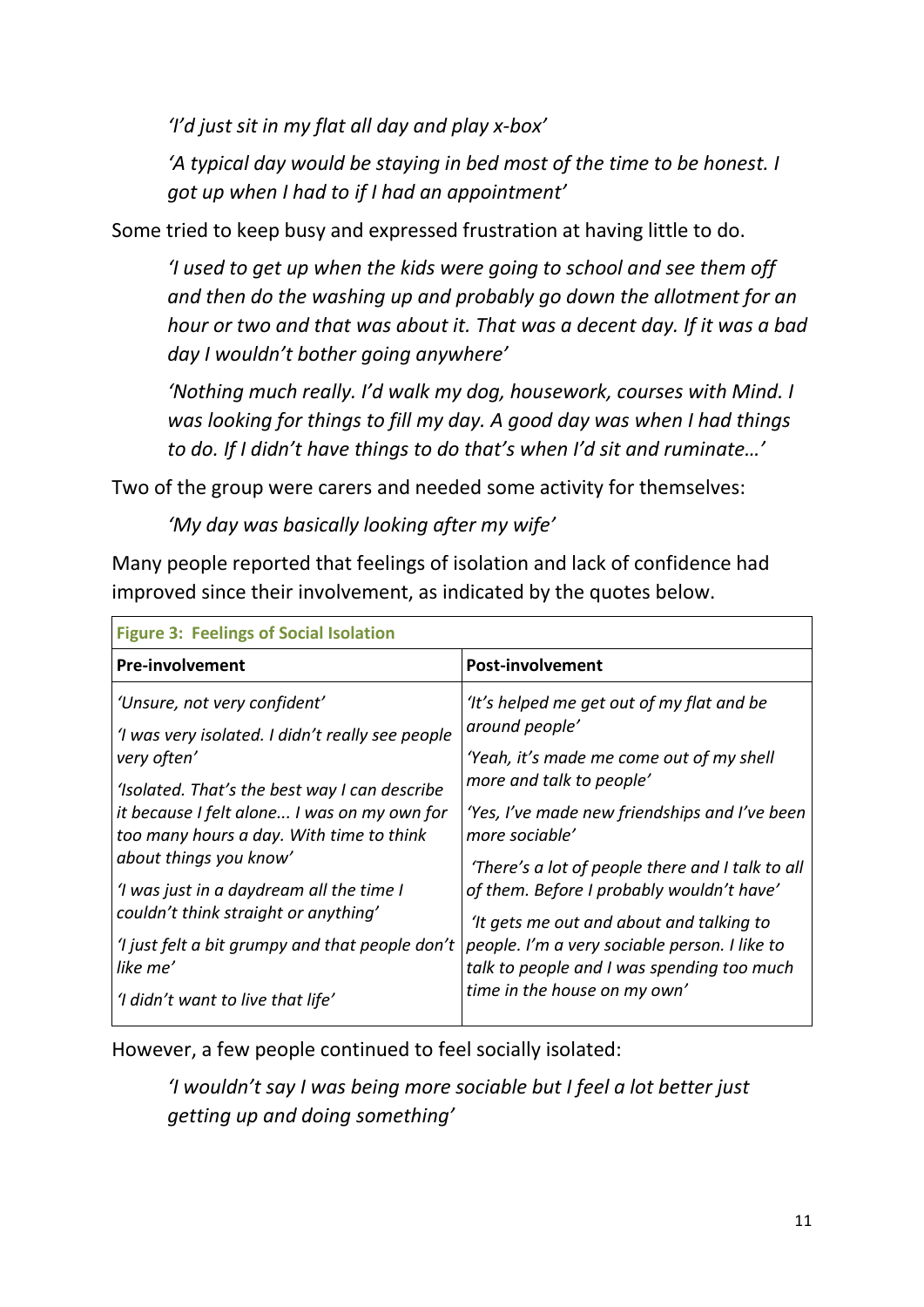*'No I'm still in my room all the time. I just keep myself to myself really. Even with the new lads (met through football), they live far away so I wouldn't be able to meet up till I've got more money'*

#### **4.5 Physical fitness**

Many people had done a lot of sport at school or in their younger days, but had stopped as they simply got older, or as they had become affected by physical or mental health problems. A few people had been engaging in some activity such as going to an allotment or a gym, or had previously done an active job. One was trying to keep active by regular walking. Another had always disliked contact sport because of his experience at school.

Most people had tried more than one activity with Get Set to Go. Many had started with taster sessions and decided which they liked best and/or which best fit in to their life and existing commitments. Whilst some had opted to stick with one activity, mostly football or indoor bowls, some maintained two or three every week. Activities tried by the 14 interviewees are shown below.

| Figure 4: Activities undertaken by interviewees |                                  |                       |                         |  |  |
|-------------------------------------------------|----------------------------------|-----------------------|-------------------------|--|--|
| <b>Activity</b>                                 | <b>Number of people Activity</b> |                       | <b>Number of people</b> |  |  |
| Carpet bowls                                    | 10                               | <b>Boxing</b>         |                         |  |  |
| Football                                        |                                  | Tai Chi               |                         |  |  |
| Badminton                                       |                                  | <b>Guided cycling</b> |                         |  |  |
| Gym                                             |                                  | Canoeing              |                         |  |  |

Most people reported improved and improving physical health as a result of engagement with the project. For example:

'*That's a clear improvement definitely. My stamina has increased. It means I'm hardly out of breath at badminton now, I can go on longer'*

*'I've lost over a stone because of the football and healthy eating'*

*'When I first started I was really tired afterwards. After the first couple of weeks I was ready to go to the next step and cycle a bit faster and a bit further'*

*'Getting fitter, I haven't been on the drink since I started the programme'*

A few people did not notice any marked improvement in their physical fitness but still indicated that the project had been worthwhile: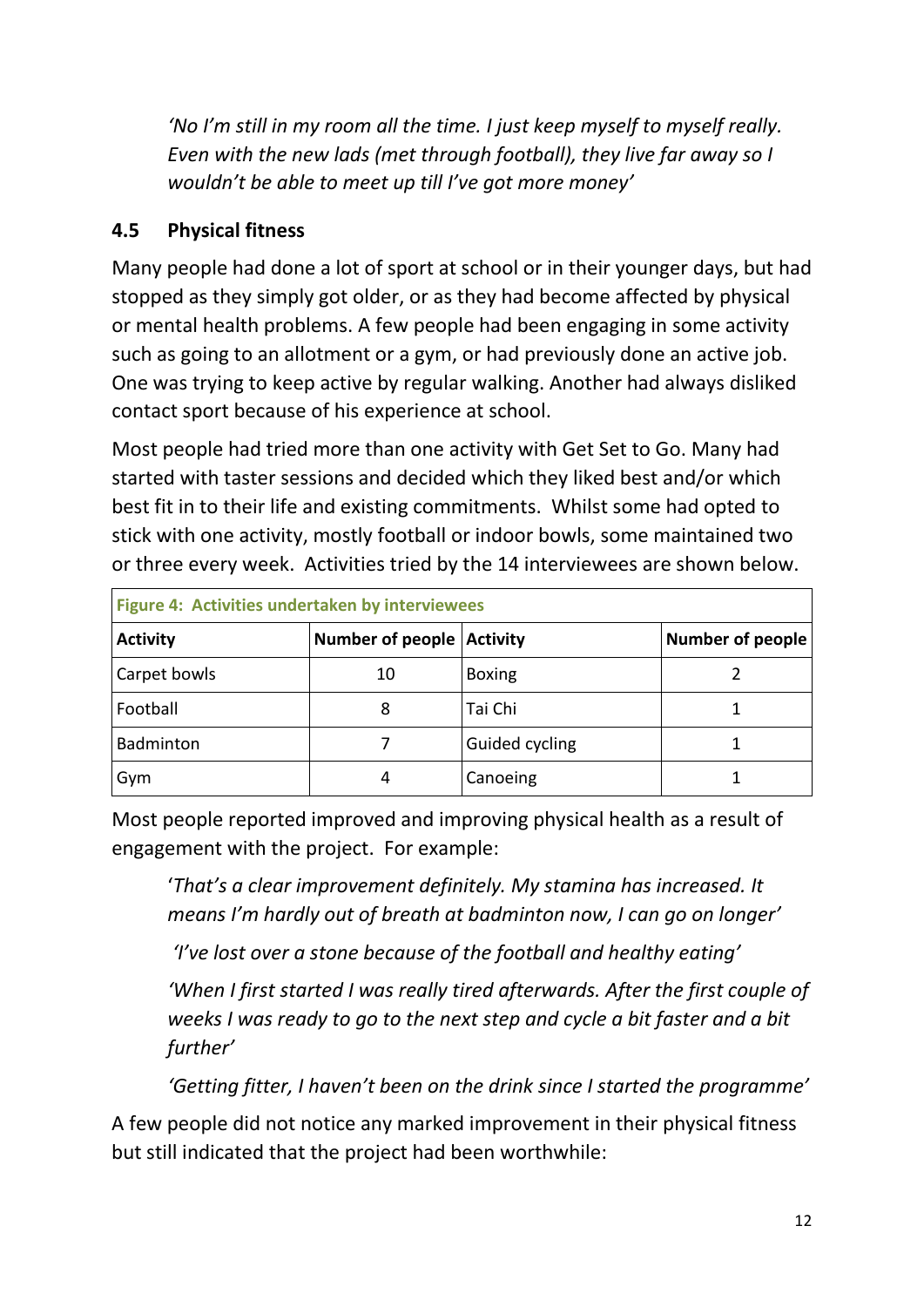*'I feel about the same fitness wise because six other days of the week I'm not doing anything. But when I first started coming to bowls, I was aching after but I feel fine now when I leave there. That's a real improvement'*

*'I don't think it's making me any fitter but I definitely feel better about myself'*

All interviewees expressed positive or very positive feelings about taking part in physical activity on an ongoing basis. For example:

*'I can't wait for Tuesdays; I love it'*

*'I've got used to it. It's really good'*

*'I have my ups and downs but when I'm out with me football I tend to forget about that'*

 *'I see the future alright for meself. I worry a bit about me wife's future but I'm going to keep going. I've bought some bowls now!'*

#### **4.6 Future Plans**

As well as being committed to maintaining their current activity levels, some interviewees wanted to do more sports and physical exercise in the future:

*'I'm going to the gym after xmas. I think I might try the football or the badminton. The badminton starts before the bowls so all I've got to do is get here and I can make a day out of it'*

*'I want to get back into my running, I used to compete so I'd love to get back into that. I know my illness can't be cured but it can be managed. I used to have no hope whatsoever that I would get to that stage but now I do. I have a lot more hope really now'*

For others, future plans extended beyond physical activity, with some looking to take on a volunteering role or move into employment:

*'I feel like doing a lot more stuff because of it* [Get Set to Go]*'* 

*'I definitely want to do more'*

*'I've got plans to do a peer mentoring course with Mind'*

'*Physically I will become stronger every week. I'm trying to find a new career path to go down. I'm volunteering now'*

For two interviewees, however, the future was very unsure: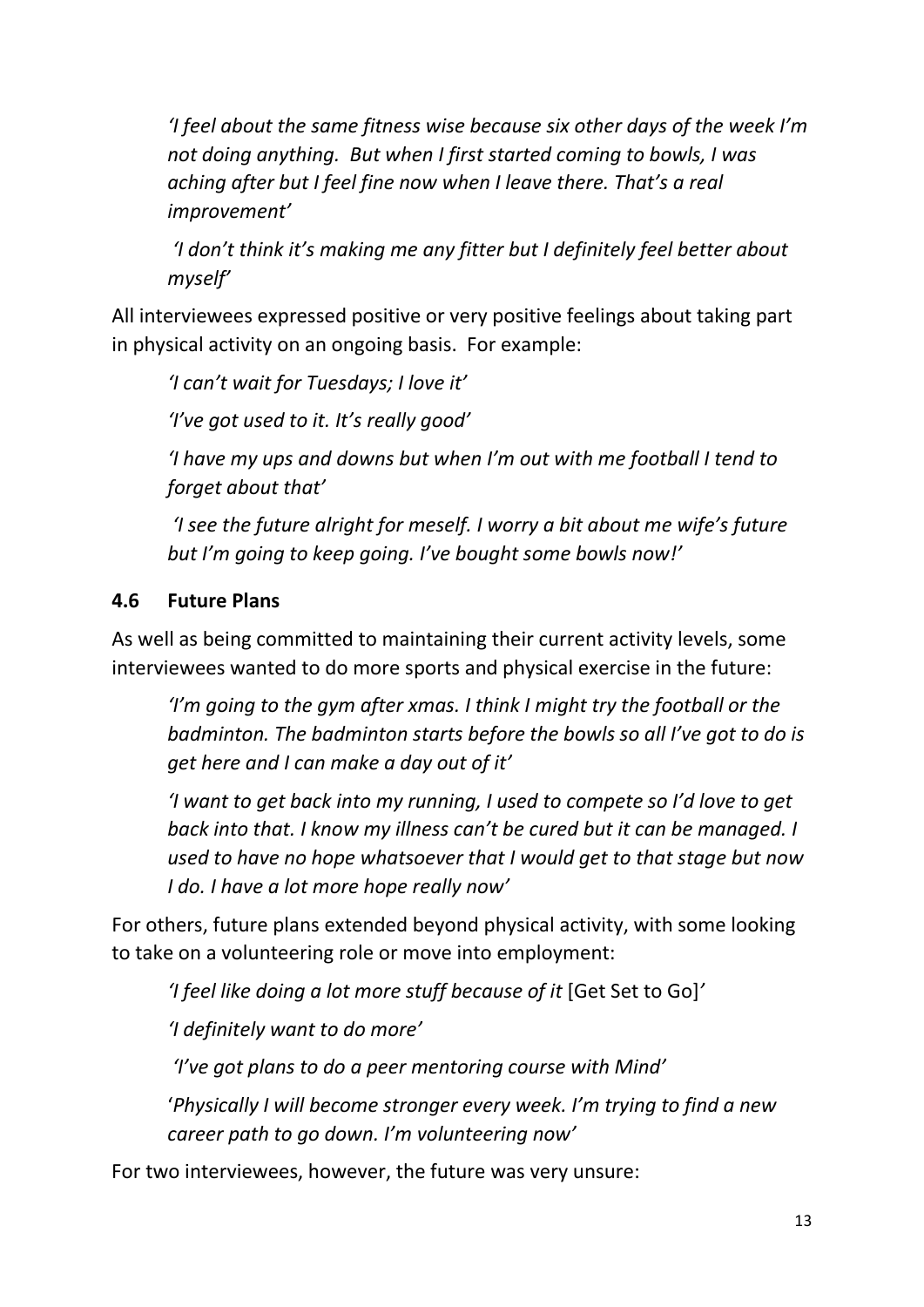*'I'll probably still keep going as long as I can with Mind but I have a medical with ESA and they're striking people off the sick all the time so I could go back on jobseekers and I probably wouldn't be able to afford to play after that'*

*'I don't know, I honestly don't know'*

All interviewees said they would recommend getting active to others in the same situation, be it that they were a person facing mental health issues or a carer. For example:

'*Definitely. I think it can do wonders. I think people often don't realise the change that can come about from doing sport. I mean I've had times where I've had badminton to go to and I haven't really wanted to get out of bed but I have and I've gone. Even if I hadn't had the motivation beforehand, I've never regretted going ever. You always feel better afterwards to some extent. It's not a magic cure but it does wonders for you, it really does so I'd recommend it to anyone with mental health problems'*

*'100%. It definitely helps with mental health does exercise'*

*'Yes, you know it makes you fitter which makes you feel better about yourself, gives you confidence and it helps you meet new people'*

#### **4.7 Challenges and Scope for Improvement**

Whilst interviewees generally reported no drawbacks to being involved in Get Set to Go, the issue of getting to venues and lack of funding to do so was mentioned by a few. Five people talked about the anxiety caused by the journey to the venue, especially as it meant two buses each way for some. Others referenced the cost of getting buses in the local area.

*'The only thing I really wish is that things would be a lot closer to me but you've got to go where you can get the places available haven't you?'*

*'It's a brilliant organisation. They need more funding as there's a waiting list and I'd like to see them do something about transport for people'*

When asked if there were any other activities required, most interviewees were either content or very happy with what they were already doing although two interviewees currently playing badminton wanted to play tennis, and one wanted to access a running group.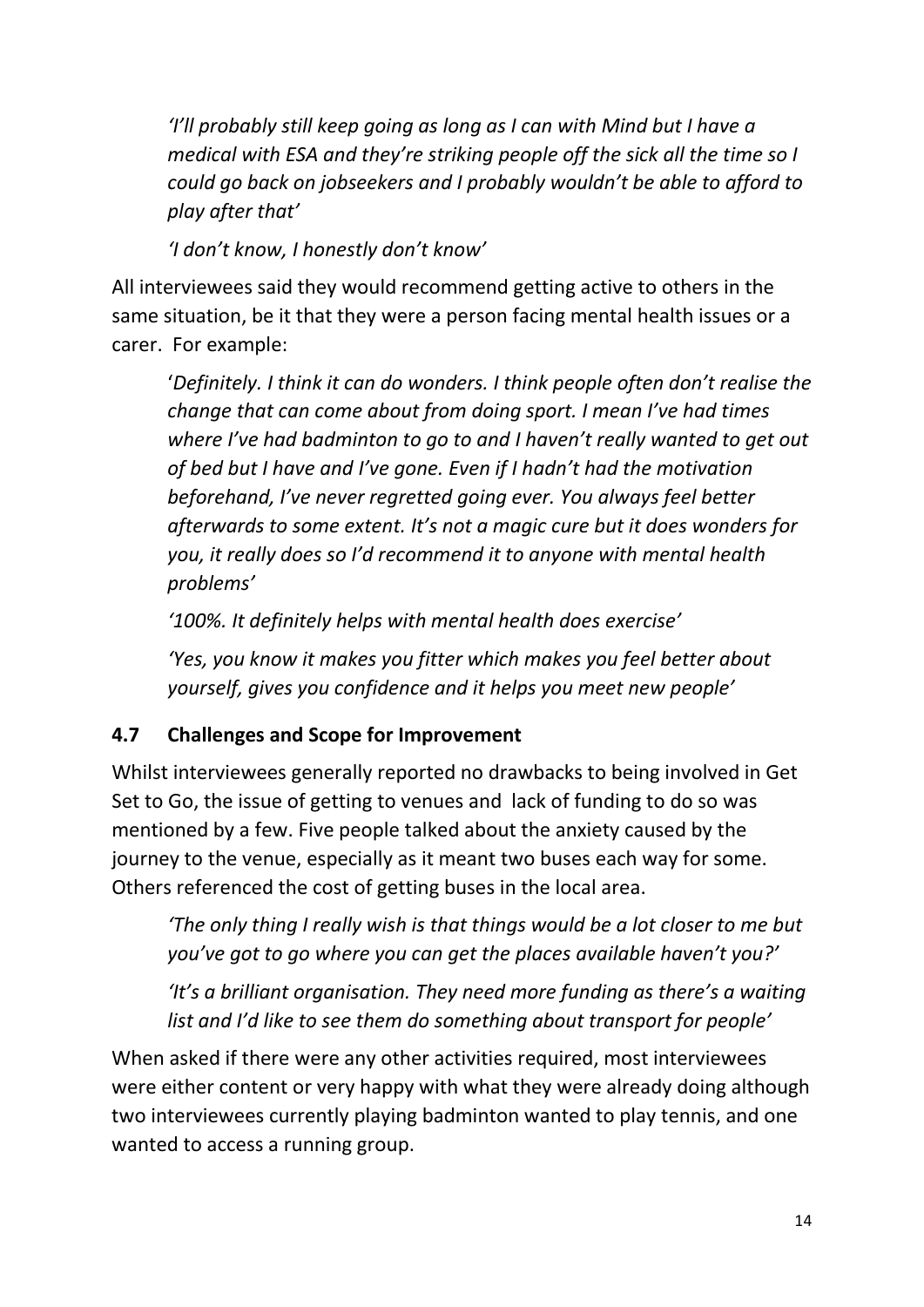#### **4.8 Section Summary**

By definition, interviewees had a degree of commitment to the project, given that all engaged in it. Nevertheless, the views expressed were overwhelmingly positive, indicating a degree of appreciation that was above and beyond mere 'satisfaction'. Many felt fitter, and for an even greater majority, levels of selfconfidence had improved. Above all, people felt better about themselves.

#### **5. Volunteers' Perspectives**

#### **5.1 Background to Volunteering**

The volunteers interviewed came from very different backgrounds and recounted various reasons for engaging in volunteering:

- A wanted practical experience to complement the degree she was working on in Health and Social Care. She had volunteered in various roles with Mind for six years.
- B decided to volunteer following redundancy. He had worked in two roles with Mind as well as volunteering for other agencies. When out of work he had found keeping physically fit helped his own mental wellbeing, not least because of the social side of sport.
- C had thought about volunteering for some time but had not got round to doing anything about it. Her company, a major national employer, circulated information about volunteering and made it possible for her to attend a training course with MS Mind. She was particularly attracted to Get Set to Go because of her love of physical exercise. The timing of the session she facilitates fits in well with her work and care responsibilities.
- D had been a service user with Get Set to Go, having previously worked in nursing, and likes to keep busy and work with people. His life changed when asked if he would like to do a qualification in football coaching.

#### **5.2 Training and Support for Volunteers**

All four volunteers were full of praise for the training they had received from MS Mind and the ongoing support they received. A, B and D had received training for the work originally volunteered for, roles of appropriate adult and mentoring. B explained how sessions were always followed by a debriefing, and praised the support and supervision he had received: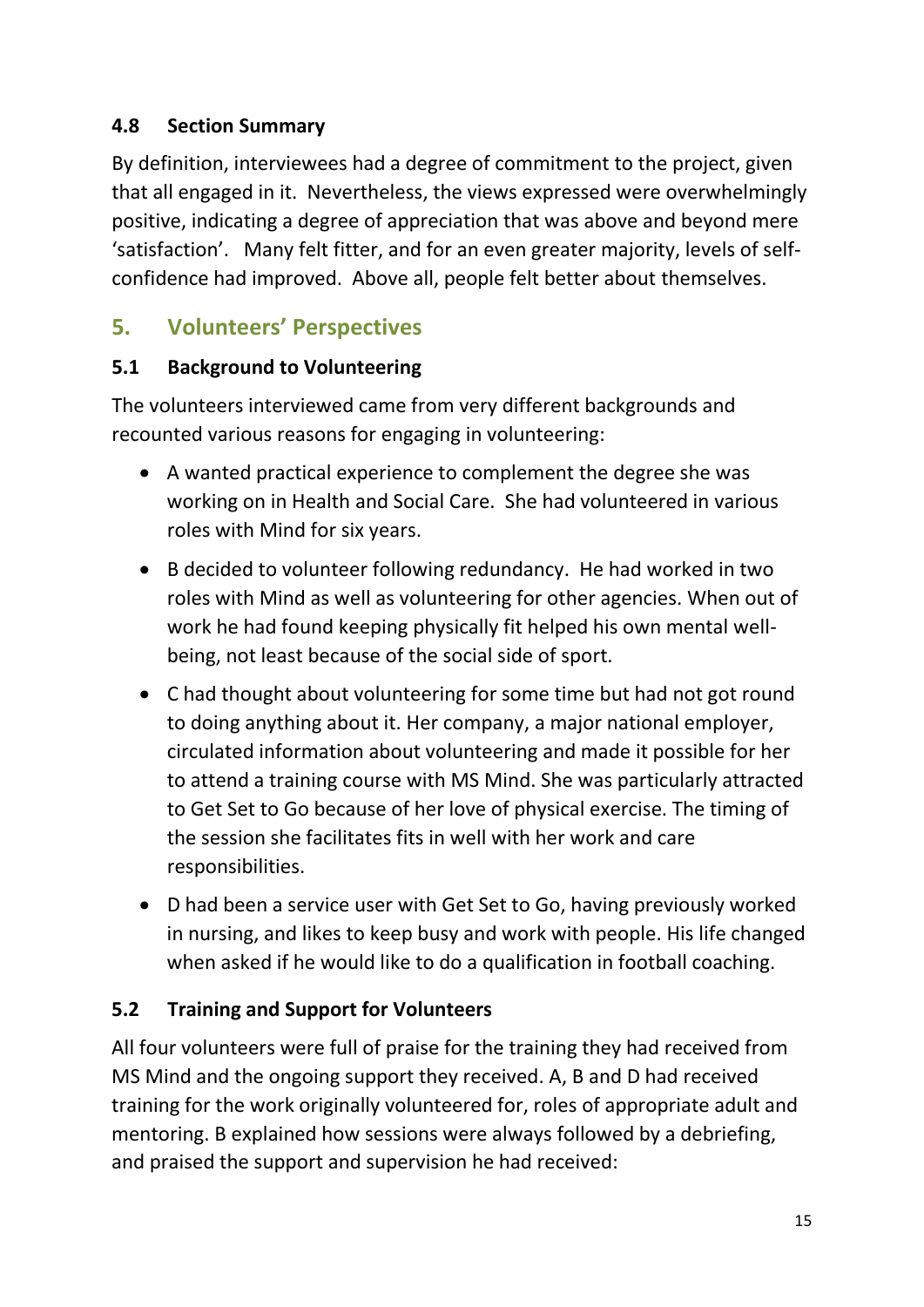*'There's an immediate structure in place that gives you a sense of security as a volunteer'*

C received six full days training which she did one day a week. She commented:

'*You learn a lot about the kind of person you are so you understand how you fit with other people'*

The training also enabled the volunteers to understand the spectrum of mental health conditions. Amongst others, topics covered included sessions on confidentiality, safeguarding, group dynamics, reporting structures and sports supervision. Quite a few sessions were inclusive discussions with service users.

There was also ongoing support, especially important in the early days. As a newer volunteer, A felt well supported:

*'I always get a lot of support, constant support, phone calls or I can just pop in, e-mails, they always get back to me. I've never felt as if I really don't know what I'm doing here; there's always been somebody there'* 

*'Mind are excellent. They have very clear policies about what you're coming to and what assistance you can expect'*

#### **5.3 Views about effects of participation**

When the volunteers were asked what they saw as the effects of participation in physical activity for service users, responses were highly affirmative:

*'I think there are loads of benefits really, not only is it improving physical health but obviously mental health as well. Friendships are formed. People tend to open up and talk more'*

*'I think it's been a fantastic medication for the service users that come... confidence is boosted, you've made new friends'*

A newer volunteer had pondered the question herself:

*'We go for a coffee afterwards, people start to give you a little bit of feedback and say "do you know I wouldn't have come out of the house if I hadn't done this" or "after coming here I've had the confidence that I can do other activities without worrying about walking into a room".'* 

*'Everybody is pleased to see each other... they get there regardless of the weather'*

*'One or two have gone on to be peer mentors and are actually becoming coaches and getting qualifications'*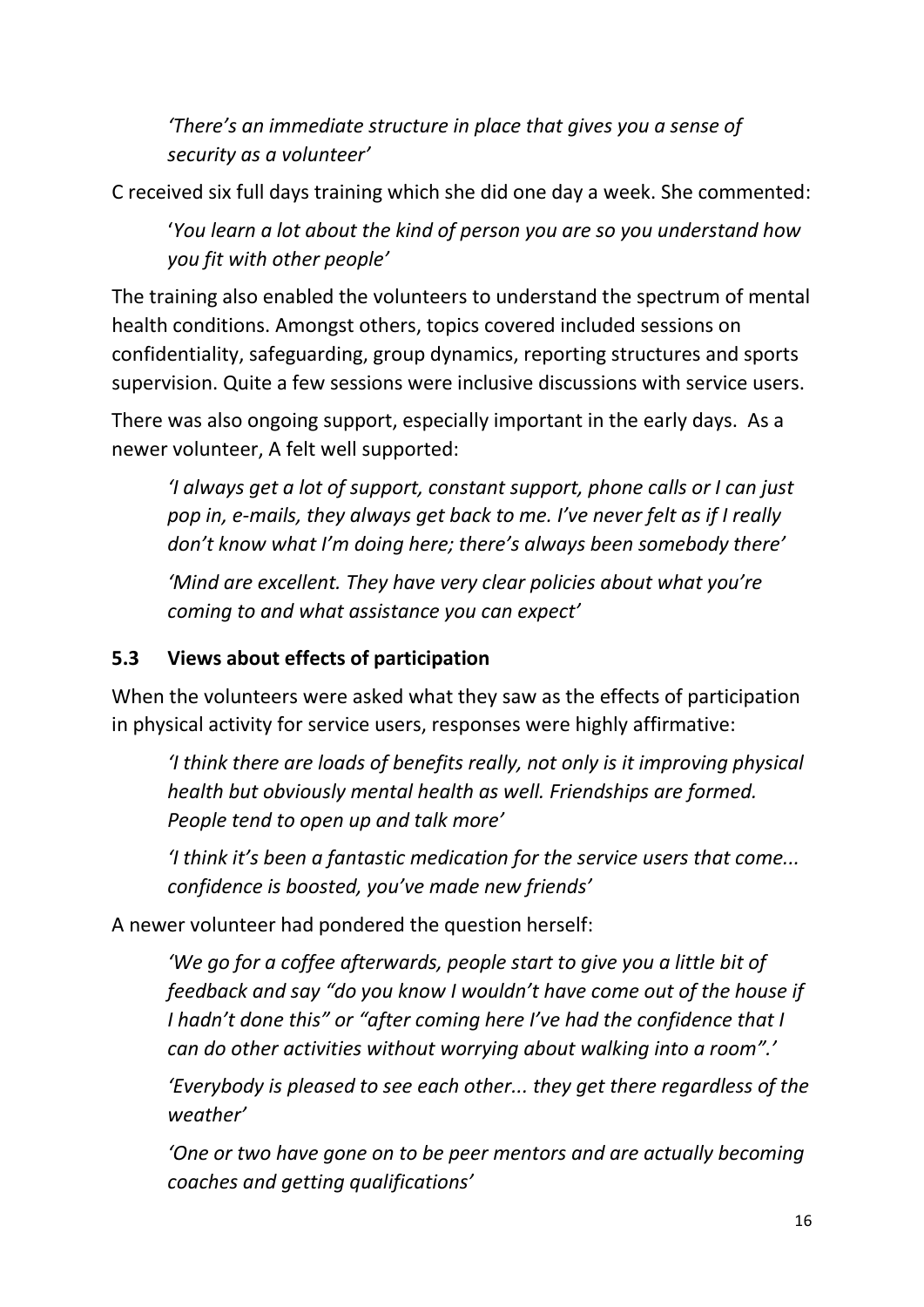#### **5.4 Benefits of volunteering**

Two of the four volunteers had acquired paid work in a related field which they attributed in part to their experience of volunteering.

*'doing the volunteering for that period of time actually showed potential employers that I was happy to work on that sort of role'*

*'I got so much training and you get to meet other people. Even though you're not a paid employee you get all the benefits as if you were'*

One volunteer who was a home based worker realised that it could be quite a lonely job so she really looked forward to her volunteering role.

*'It's just going through life with people really isn't it? It's been lovely for me as well'*

The former service user wanted to give others the support he had received when he had been '*in a real bad place'.* Although not well enough to take on paid work yet he was optimistic about the prospect of doing so:

 *'All the experience that I'm gathering now can only strengthen my case for a job in the future'*

When asked if the experience had changed the way they felt about themselves and their future, the volunteers were positive in their responses. For the former service user *'It's letting me see a different side of me I suppose'.* For the volunteer who had been motivated to give something back *''Actually it's helped me as well'.* For one of the two who had gone into paid work it had proved a huge confidence boost *'After years of volunteering I've proved to myself that I do have skills and abilities'.*

#### **5.5 Section Summary**

All volunteers interviewed were very positive about the project, about its impact on service users, about the support they had received in carrying out their role, and about the difference involvement brought to their own lives.

#### **6. Stakeholders' Perspectives**

Five interviews were with individuals whose organisations were working in partnership with Mind; four of these represented sports providers engaged in the project, one had referred into the project from mental health services.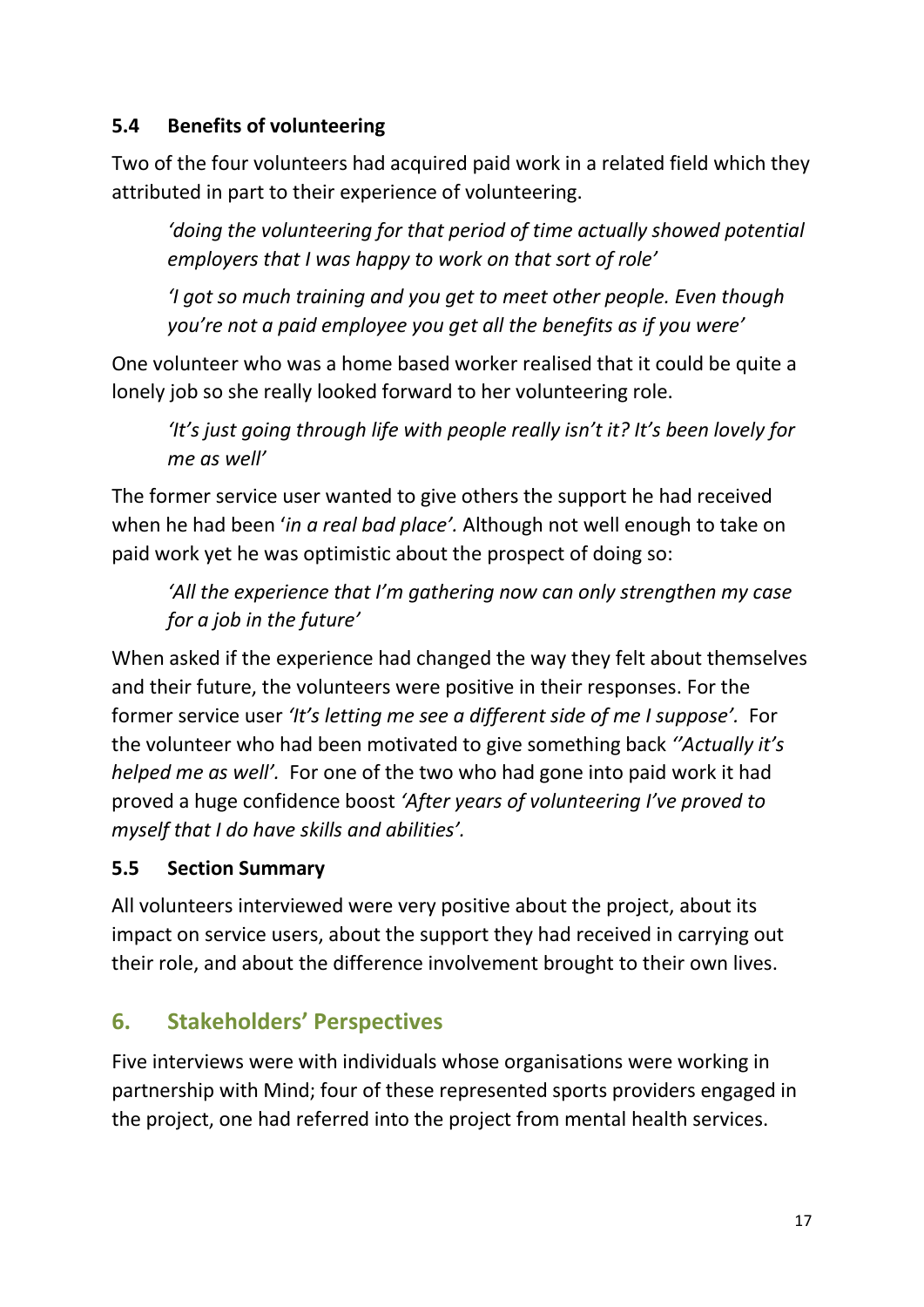#### **6.1 Reasons for engagement**

All five partners stressed that the objective of their engagement was primarily about tackling social isolation and building confidence in individuals. Any Increased physical fitness amongst participants was generally seen as a bonus.

For the interviewee from adult mental health services, Get Set to Go offered a positive referral opportunity, with the potential to re-engage someone in something they had previously enjoyed. The interviewee had referred into the project at least 4 times and recounted the personal journey of a young man who had previously sat in his flat all day. She had persuaded him to try the football and although not initially keen, he was now very committed and never missed a session. He had also begun to engage in other activities with Get Set to Go, adding up to a big change in lifestyle within 18 months. Another client had unfortunately had to give up boxing for physical health reasons but nevertheless, the process of engagement had built her self-confidence.

*'She's now engaging with another agency for one to one work. It's something she would never have done in the past'*

Partners who were sports providers all had a remit from their funding bodies to extend engagement to those who would not normally participate.

'*We have very clear social objectives that we want to achieve; to engage with the hard to reach and basically get people physically active'*

The Football Club Foundation, now funded by Premier League Inclusion, has a remit around social inclusion, health, education and sports participation and has many programmes working with young people, adults from all types of backgrounds and needs. For them working with MS Mind *'fits in perfectly'.* 

The facilities of the local sports centre partner, Tees Active, were underused during the day, hence they wanted to bring new people in. Having set up 'Club 55' (an initiative for older adults) they had established a relationship with MS Mind and were keen to offer facilities to younger users as well (Sporta, 2016).

British canoeing had targets from Sport England to get more disabled people involved and worked with several organisations including MS Mind.

#### **6.2 Experience of working with Get Set to Go**

All partners were extremely enthusiastic about their relationship with MS Mind, although the canoeing clubs were disappointed that people had not continued beyond the six-week introductory course.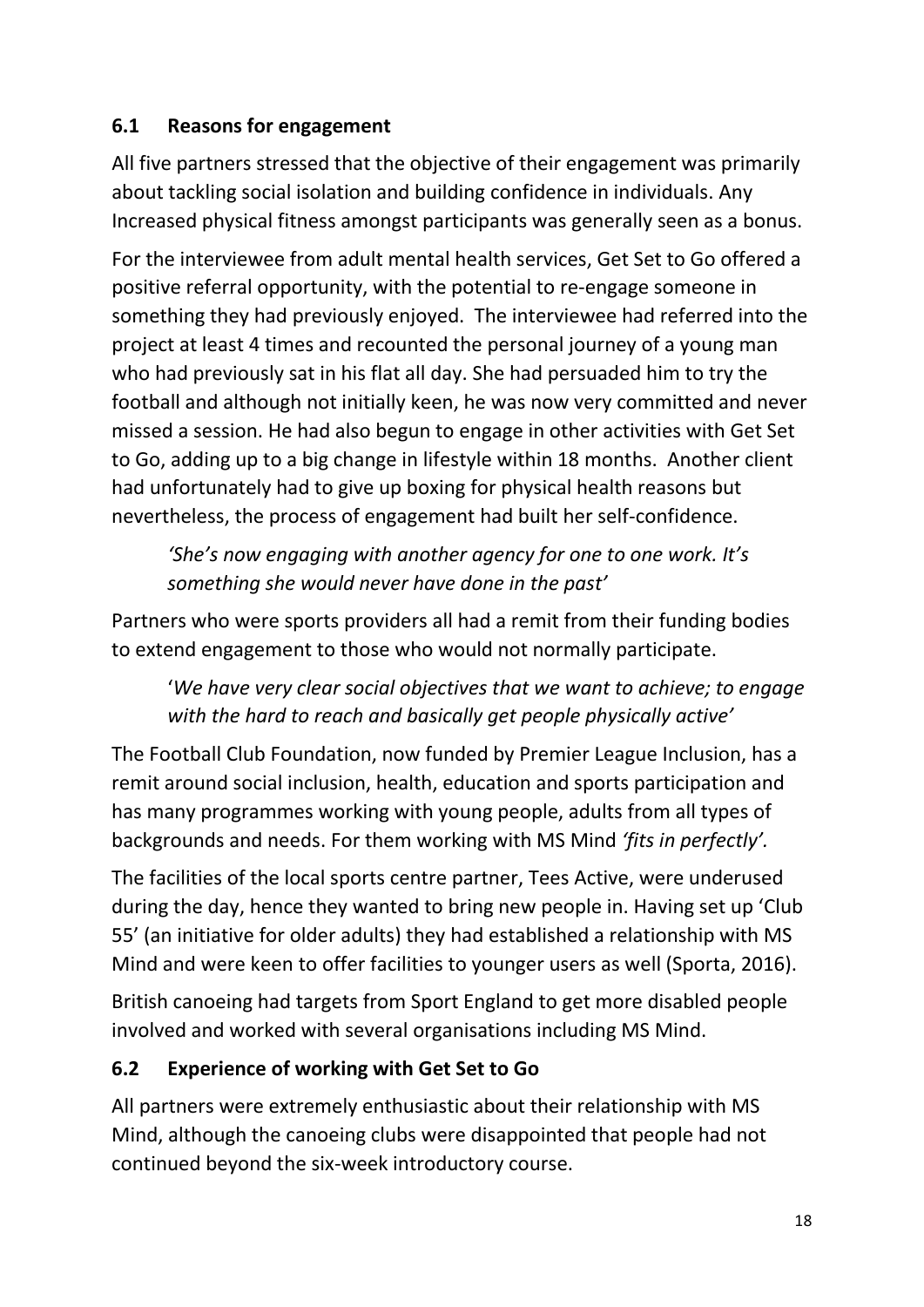The football sessions were open to anyone with a mental health issue and the club could refer individuals who needed more support into Mind. Their experience of working with Get Set to Go clients was very good, and they were able to maintain people's interest:

'*They're all great and all really different but they're all passionate about football and so are we so we've got a common ground'*

Although there was no formal monitoring by the providers, anecdotal feedback suggested the project was helping. For example:

*'X tried to commit suicide a few years ago but actually now they feel part of a team in an environment that they're comfortable in'.*

The club had also put some people through their coaching training and could see their leadership skills developing. For those attending regularly the benefits identified by the club were confidence and social skills - '*You can just tell from week to week'.* One of the MS Mind football teams had competed in several tournaments including an international event. They also had a team for those who just wanted to play for fun and was less competitive.

MFC Foundation club spoke about breaking down barriers for people, to get them in:

 '*That first visit is a cause of anxiety for some people. We say you don't have to take part in the activity; just sit down and watch the session and feel free to have a little go. They can come and sit down whenever they want, it's relaxed, flexible'.* 

Staff from the centre indicated a keenness to create a sense of belonging, regarding creating opportunities for social interaction as their goal. The centre offers a range of facilities: indoor bowls, badminton, indoor football, Tai Chi, Zumba, indoor archery, and boxing taster sessions. An example of them removing barriers to participation is their provision of over-shoes for indoor bowls, thus saving participants spending on specific footwear. The number of Get Set to Go participants has increased, and they now play in 2 league teams.

*'I was surprised at how much commitment they've actually put into it. They've turned up every week and played all of their league games'*

Similarly, whilst the Centre had originally allocated two badminton courts to Get Set to Go clients, this has now been increased to four. Participants also used the cafe afterwards where they receive a discount.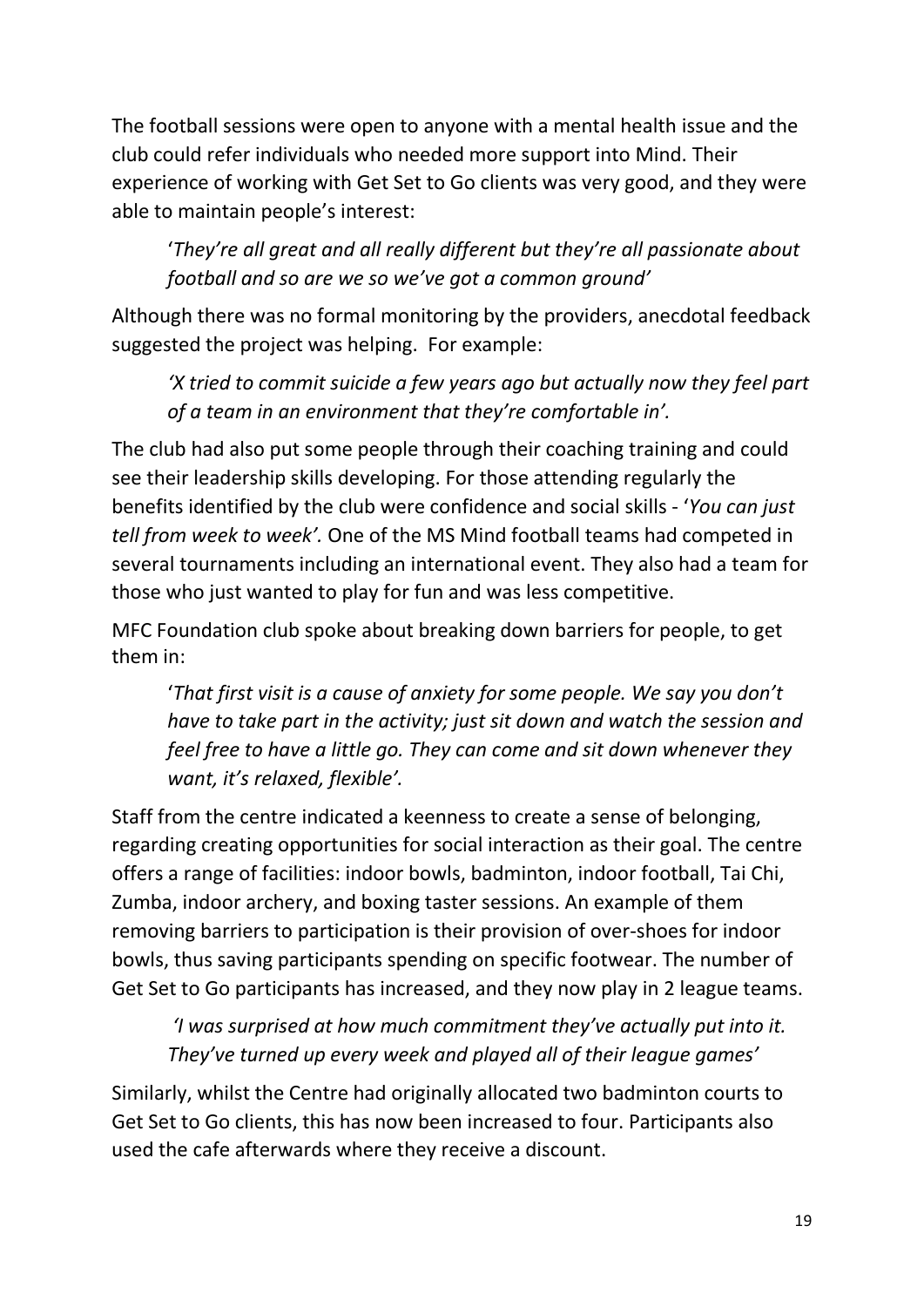#### **6.3 Future Plans**

Interviewees were asked how they would like to see their relationship with Get Set to Go progressing in the future. Partners were keen to maintain and expand their relationship with MS Mind:

*'It's been a really productive relationship that we've started and I think we've just scratched the surface so far'*

Tees Active were keen to extend the activities they could put on for Get Set to Go clients, ideally offering something every day, both mornings and afternoons. They want people to use the centre as a hub where even on a day where they're not coming in to take part in sport they could come in and use the cafe and meet people.

Similarly, the football club want to be able to provide more sessions during the week and extend what offered to include other activities.

*'Growing really and getting service users into casual employment with us and getting them to run the sessions; that we would support'*

British canoeing want to do more but for them, funding is a problem. Had more resource been available

*'They could be doing some canoeing with Tees Active in a swimming pool situation, in a group which could potentially lead to activity with clubs'*

#### **6.4 Section Summary**

The stakeholders were unanimously positive about the project, and about the partnerships forged with Middlesbrough and Stockton Mind. Whilst there was a degree of disappointment amongst those who had been unable to retain participants, there was a sense of 'future potential' amongst those whose sessions had proved more popular. The impression given was that the 'winwin-win' scenario (service user/sports provider/enabling agency) was not yet achieving its full potential.

#### **7. Conclusions**

Get Set to Go has enabled those who participate to build or begin to build more constructive, active lives. It is difficult for some people especially those suffering with a mental health problem, who lack self-confidence and who have become isolated to take the first step towards a healthier life. Get Set to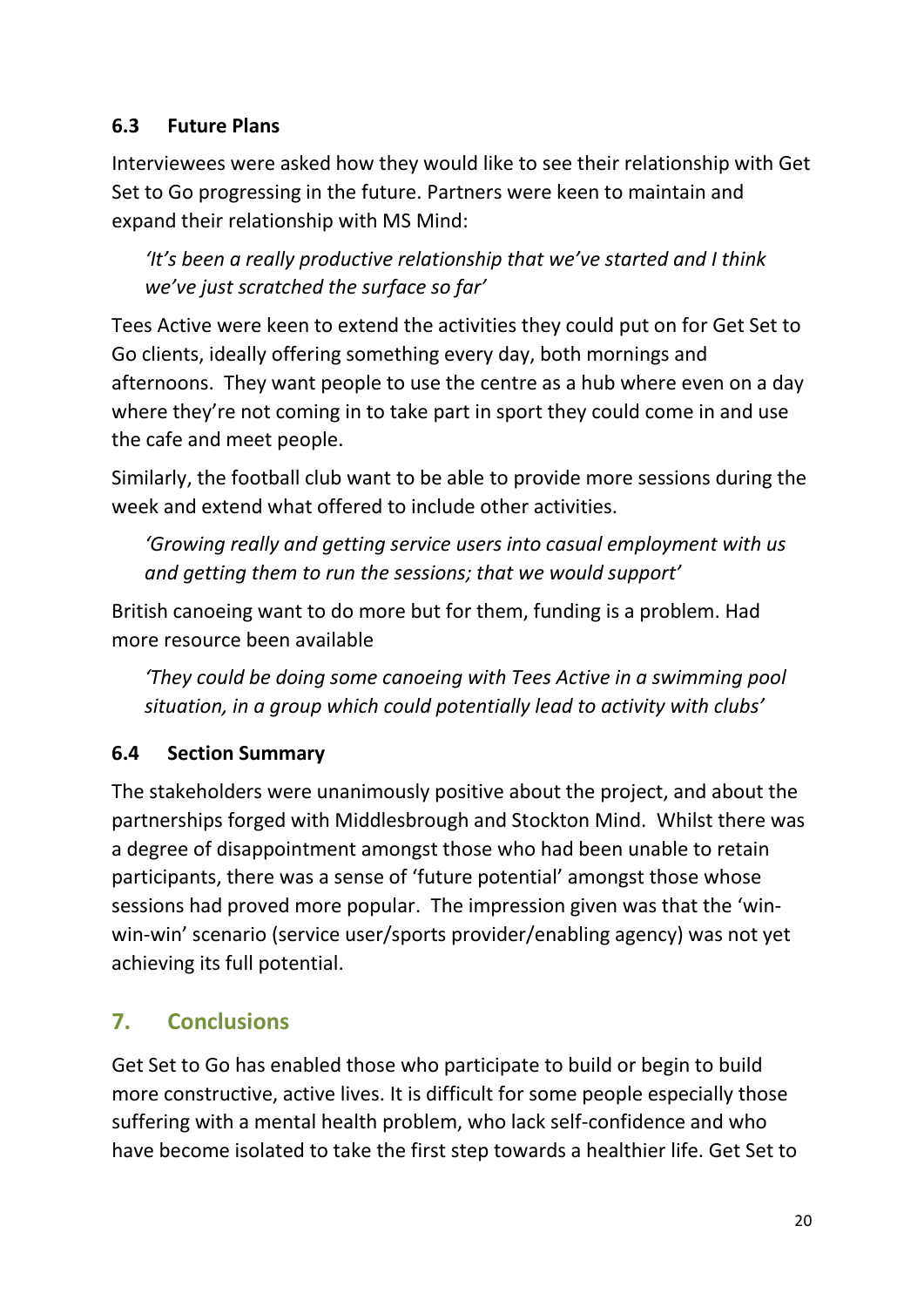Go addresses this difficulty directly by offering opportunities and support to get active and reduce social isolation.

This research has shown high levels of inactivity and social isolation amongst service users prior to engagement with the project. Many younger people were interacting with a computer screen all day rather than with other people. Others were kicking their heels but felt unable to do anything about this. All suffered from some form of mental health problem with anxiety and social isolation at the lower end of need and chronic mental illness at the higher end. A few also had physically limiting conditions.

Get Set to Go has provided them with an opportunity they have embraced enthusiastically although getting engaged for the first time was very daunting for many. The key improvements interviewees reported are increased selfconfidence and self-esteem and reduced social isolation. Some were simply glad to have something to look forward to (especially true of carers) while others were enthused and keen to do more. Most reported improved or improving physical fitness. The only negative recounted about the project related to the difficulties some experienced getting to sessions because of the cost and complexity of public transport.

The role of Sports Co-ordinator has been key to getting people started. Many interviewees mentioned how much it had helped to have someone they had already met to greet them at the venue, introduce them to people and help them to engage whilst also being aware of what their mental health issues are. The sports providers also appreciated this role and were very happy with the working relationship with the Sports Co-ordinator and the volunteers. In particular, sports providers praised the workshops MS Mind had delivered to their organisations. These had enabled them to have a better understanding of mental ill health, and facilitated removing associated stigma.

Get Set to Go has also improved the circumstances of those who volunteer to help the project. In two instances, the project has assisted volunteers into paid work; in one case, it has helped and continues to help with recovery from mental illness; and in another, it has helped to build a better work/life balance.

The project is also a close fit with the objectives of the sports providers who endeavour to engage with people with mental health problems primarily as a way of tackling social isolation and building self-confidence. Increased physical fitness is a by-product of tackling these issues. The two biggest providers have